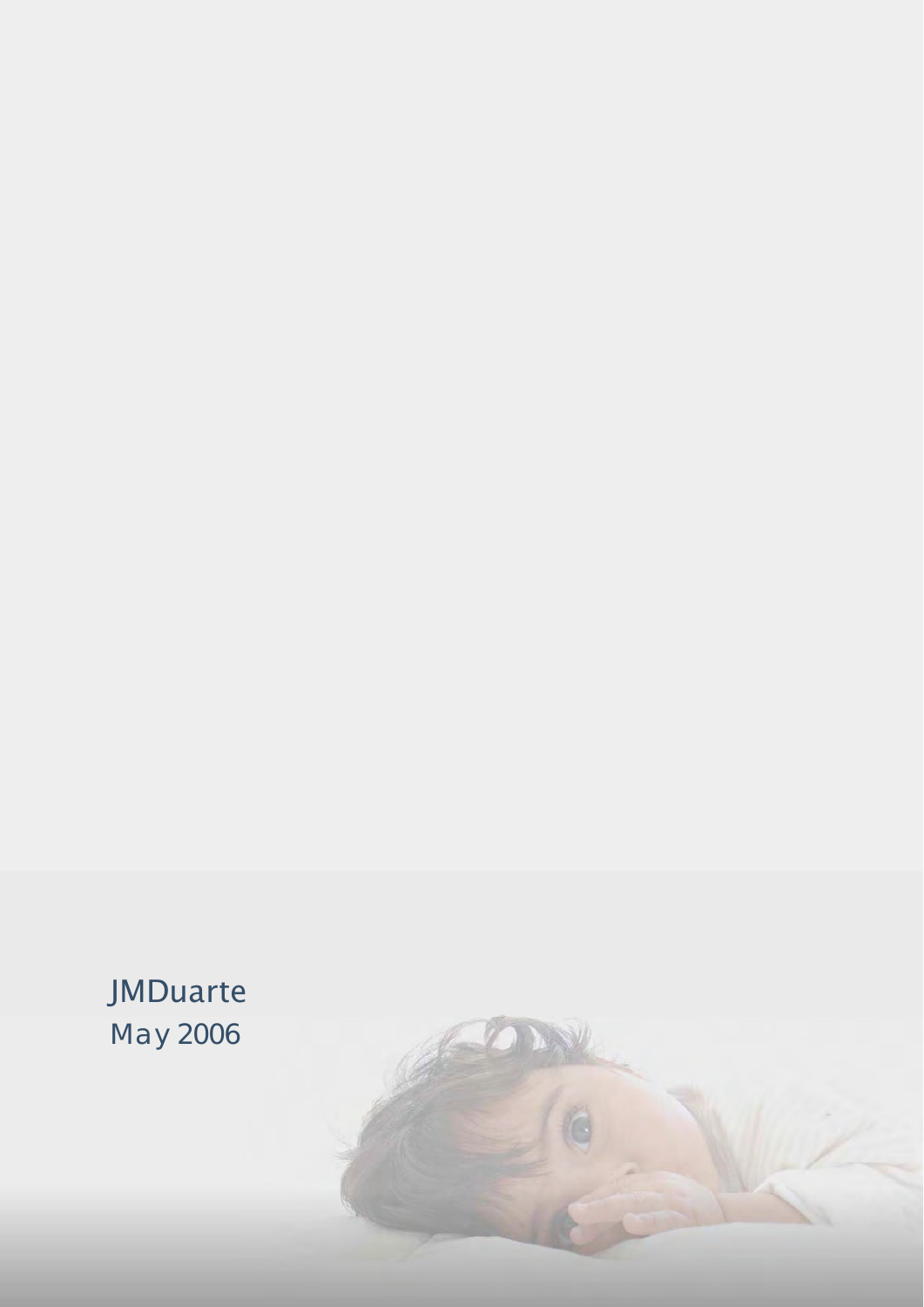# Clothes



**Style**: 03V1109 **Description:** Babygrow **Colours:** Assorted **Sizes:** 0-24M **Composition:** 80% Cotton 20% Polyester



**Style**: 100 **Description:** Babygrow **Colours:** Assorted **Sizes:** 0-24M **Composition:** 100% Cotton



**Style**: 200 **Description:** Baby set **Colours:** Assorted **Sizes:** 0-24M **Composition:** 100% Cotton

**Style**: 210

**Sizes:** 0-24M

**Description:** Baby set **Colours:** Assorted

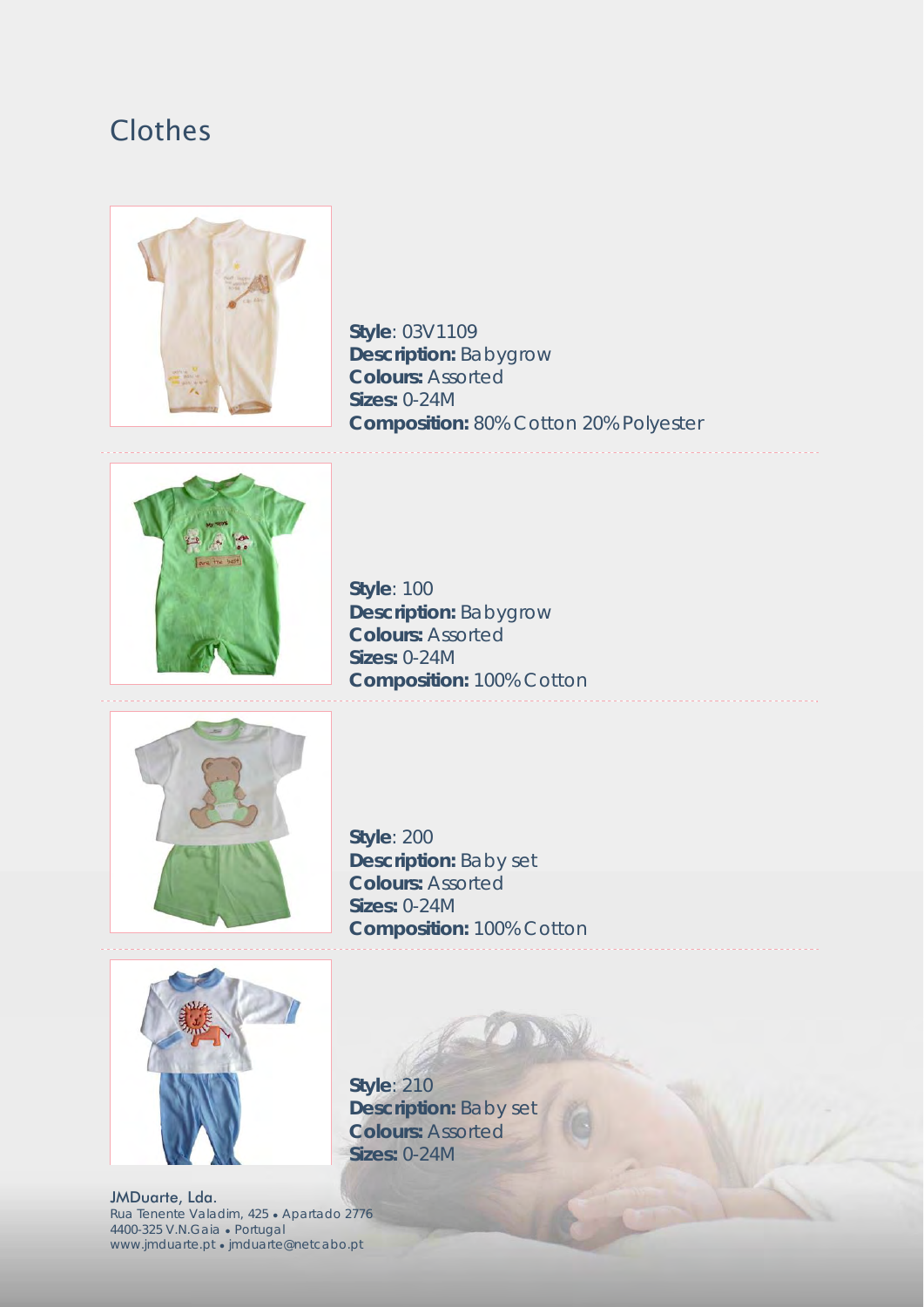#### **Composition:** 100% Cotton



**Style**: 470-R **Description:** Baby cardigan **Colours:** Assorted **Sizes:** Assorted **Composition:** 100% Acrylic



**Style**: 470-V **Description:** Baby cardigan **Colours:** Assorted **Sizes:** Assorted **Composition:** 100% Acrylic



**Style**: 630 **Description:** 3 Pcs. baby pram set **Colours:** Assorted **Sizes:** Assorted **Composition:** 100% Acrylic



**Style**: W05014009 **Description:** Babygrow **Colours:** Assorted **Sizes:** 0-24M **Composition:** 80% Cotton 20% Polyester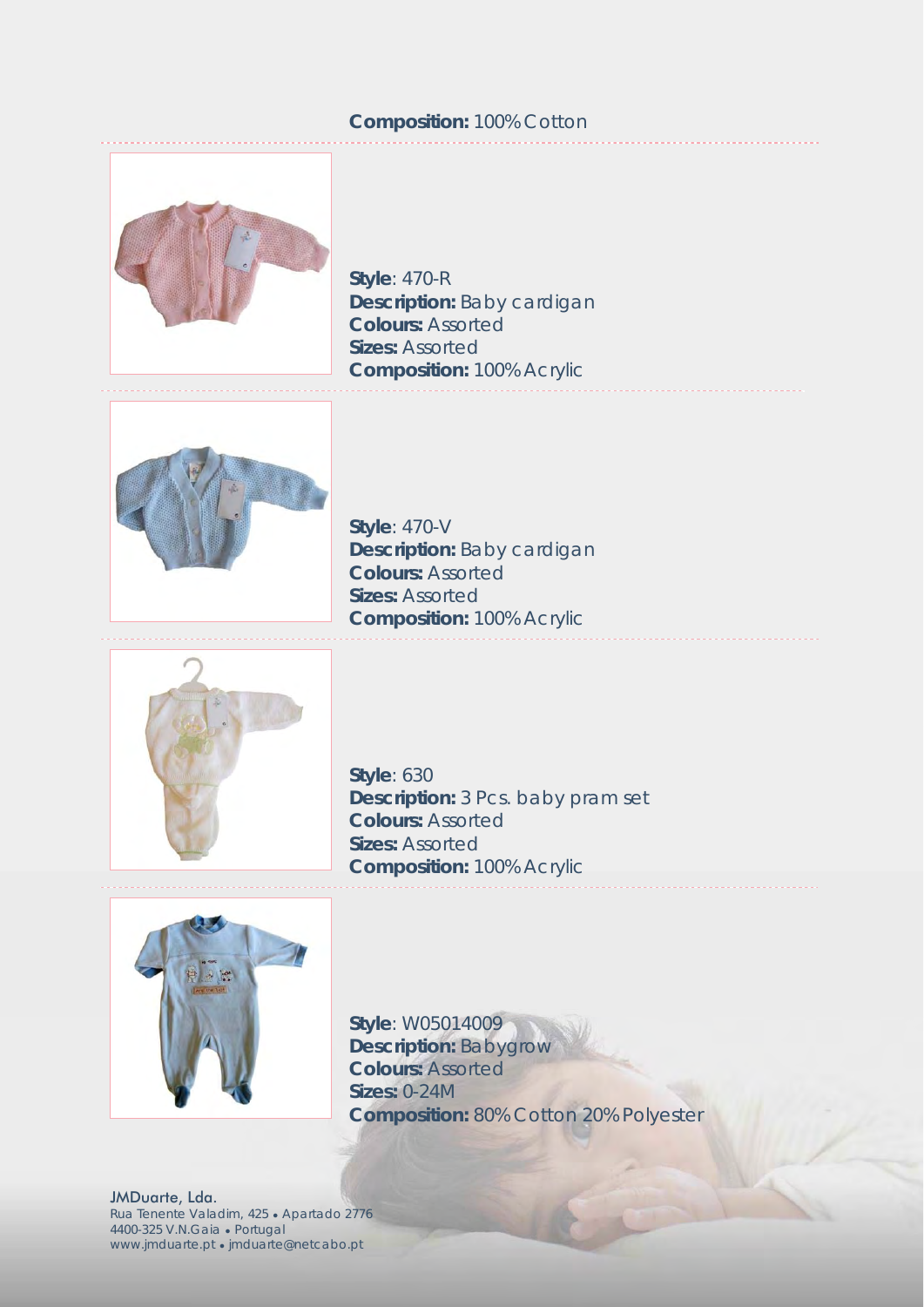### Underwear



**Style**: 37 **Description:** Baby interlock leggings **Colours:** White-Pink-Sky-Ecru **Composition:** 100% Cotton **Sizes:** 0-1-2-3-4 



**Style**: C03 **Description:** Baby interlock leggings **Colours:** White with assorted embroidery **Composition:** 100% Cotton **Sizes:** 0-1-2-3-4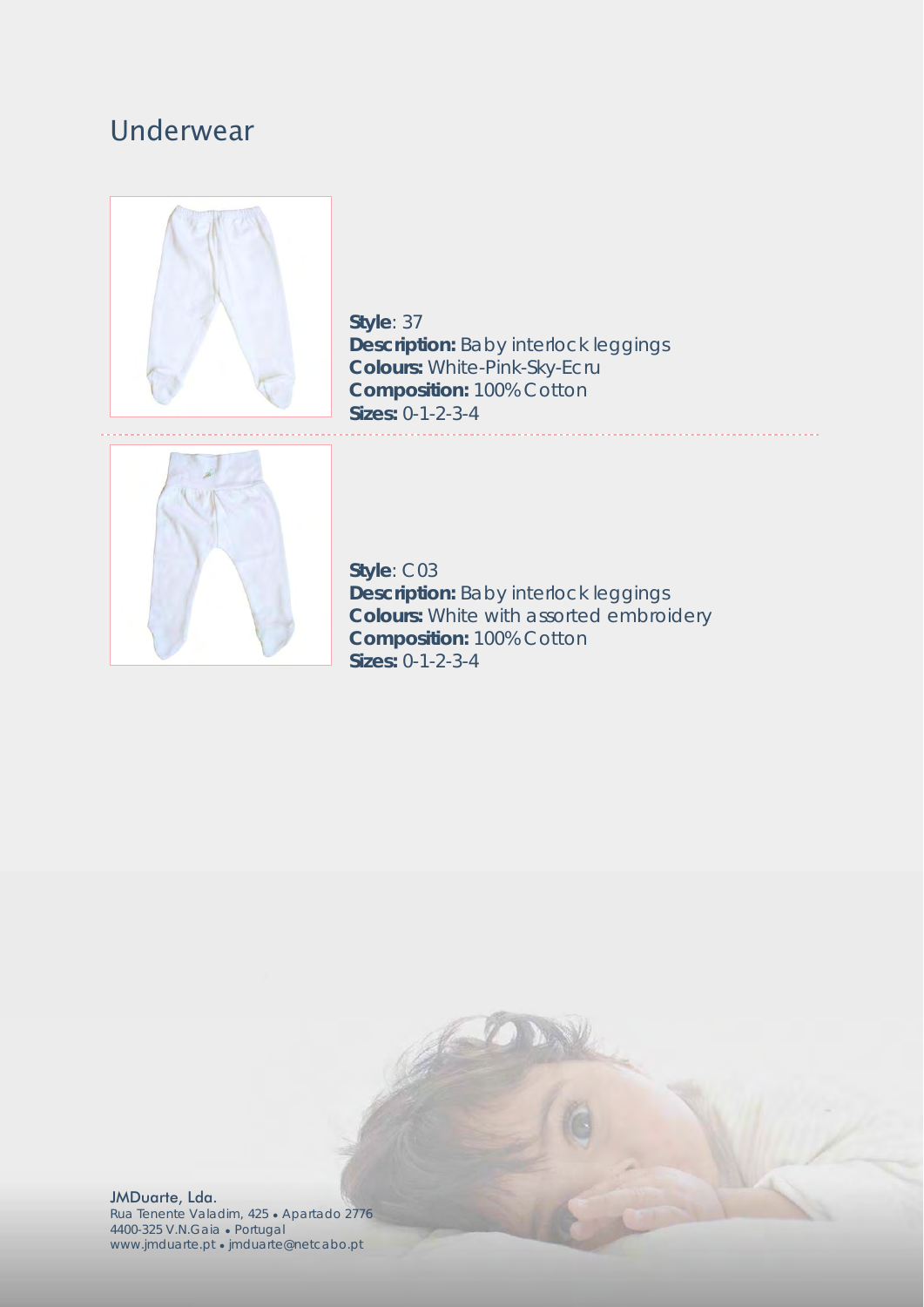# Blankets & Shawls



**Style**: 001 **Description:** Baby blanket **Colours:** White/White – White/Sky – White/Pink – White/Mint – White/Lemon **Composition:** 100% Acrylic **Size:** 120x120 Cm (aprox.)



**Style**: 003 **Description:** Baby blanket **Colours:** Assorted **Composition:** 100% Acrylic **Size:** 90x90 Cm (aprox.)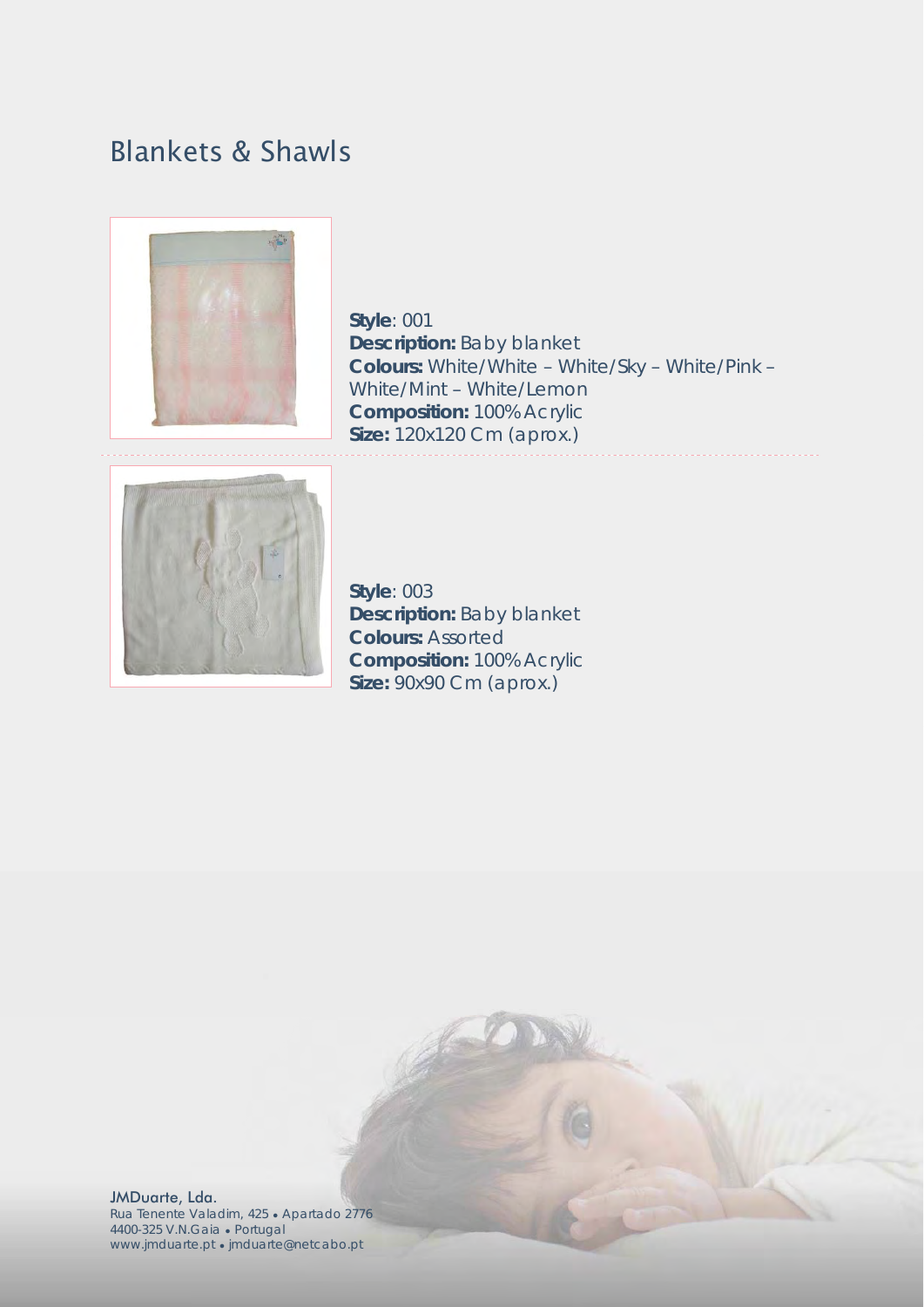# Towels



**Style**: BR01 **Description:** Baby hooded towel **Colours:** White/Pink – White/Sky **Size:** 75x75 Cm (aprox.) **Composition:** 100% Cotton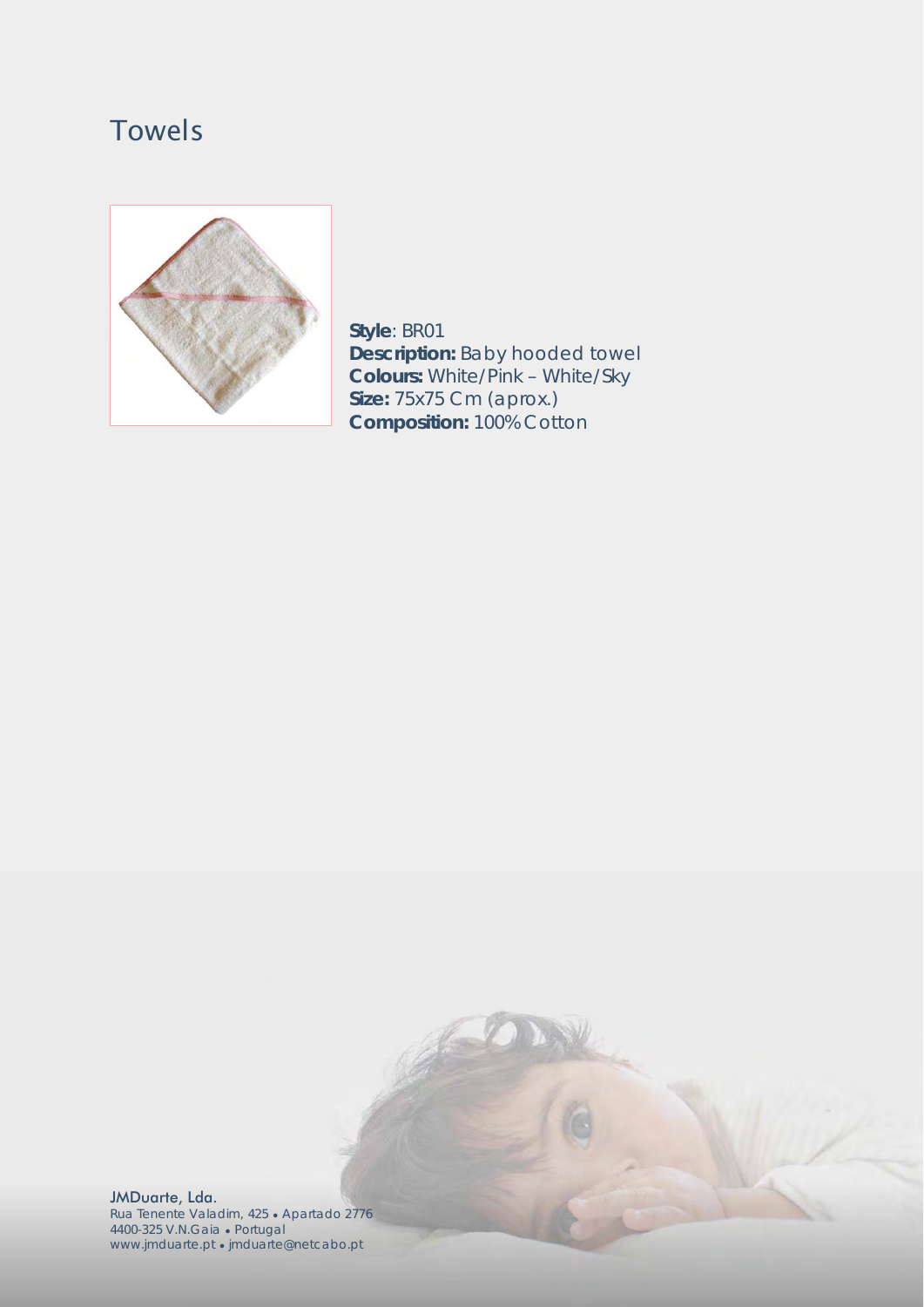#### Booties



**Style**: A **Description:** Baby booties **Colours:** Assorted **Sizes:** One **Composition:** 100% Acrylic **Notes:** 1 Dozen pairs assorted in a presentation loose box



**Style**: AL-2 **Description:** Hand made booties **Colours:** Assorted **Sizes:** One **Composition:** 100% Cotton **Notes:** Individual PVC bag, 12 Pairs in big polibag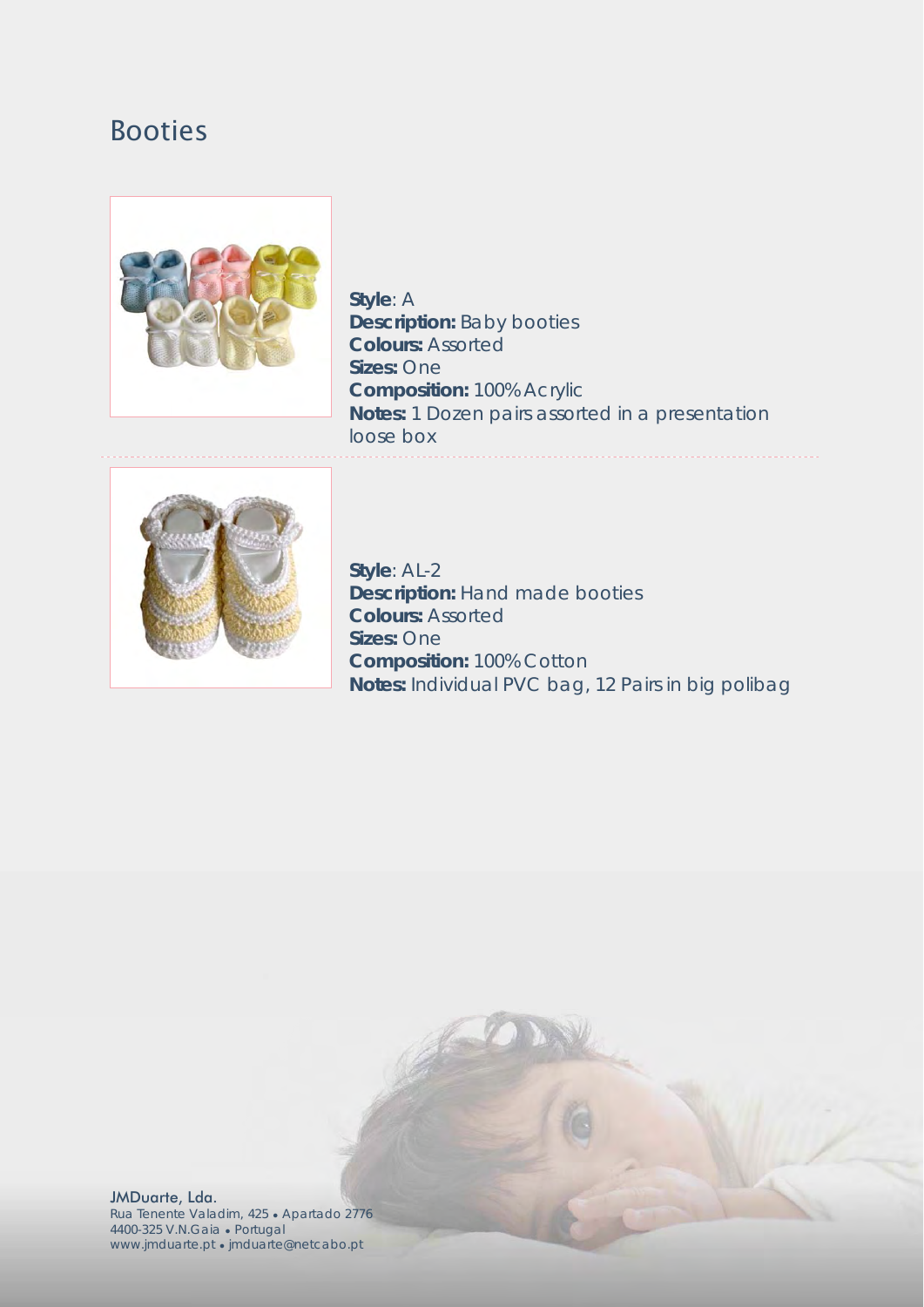#### Bibs



**Style**: 10/C **Description:** Baby bib with embroidery **Colours:** Assorted **Composition:** 100% Cotton 



**Style**: 1122/C **Description:** Baby bib with embroidery **Colours:** Assorted **Composition:** 100% Cotton



**Style**: JMD/12 **Description:** Baby bib with embroidery **Colours:** Assorted **Composition:** 100% Cotton



**Style**: JMD/16

**Description:** Baby bib with embroidery **Colours:** Assorted **Composition:** 100% Cotton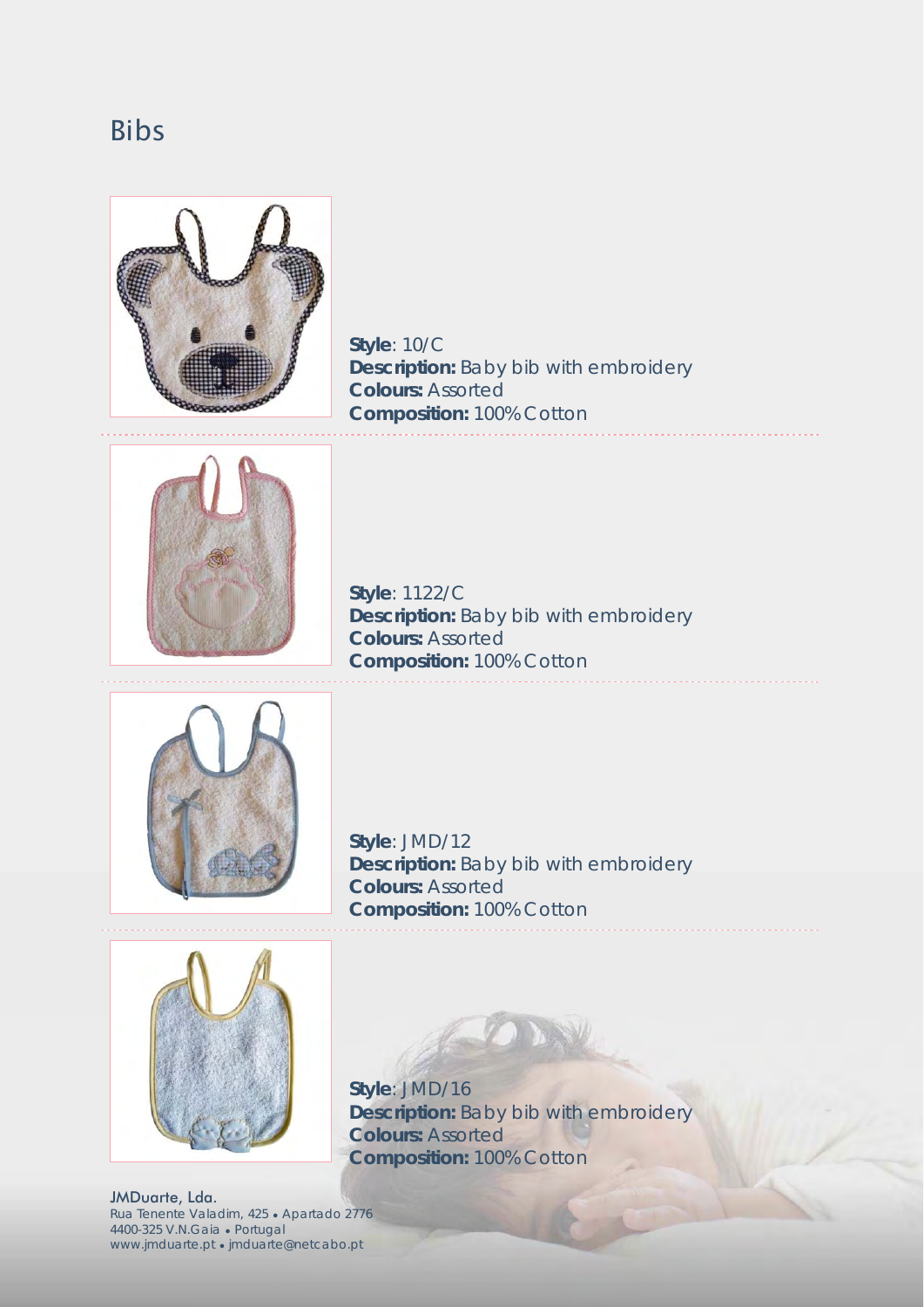

**Style**: JMD/19 **Description:** Baby bib with embroidery **Colours:** Assorted **Composition:** 100% Cotton